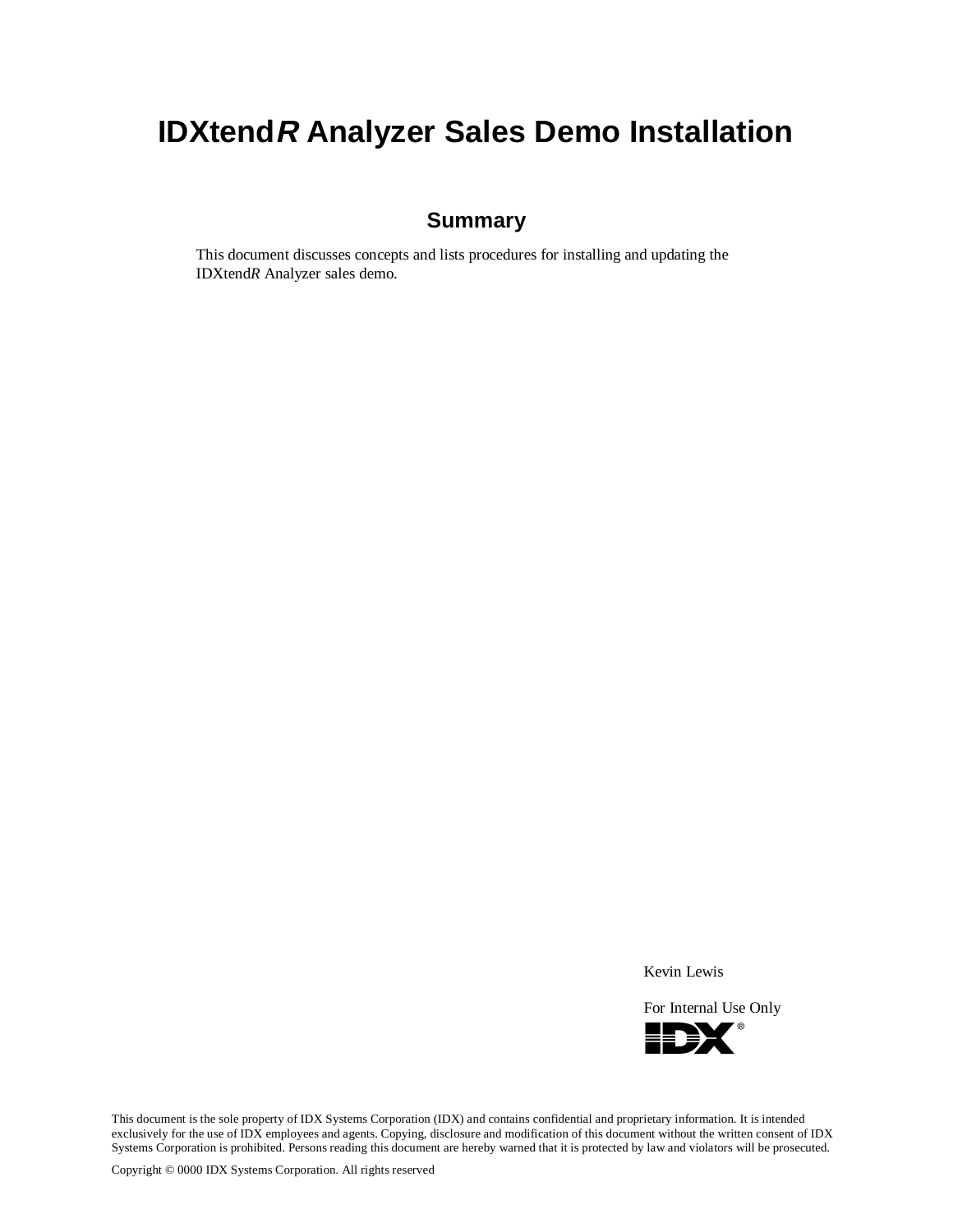# **Contents**

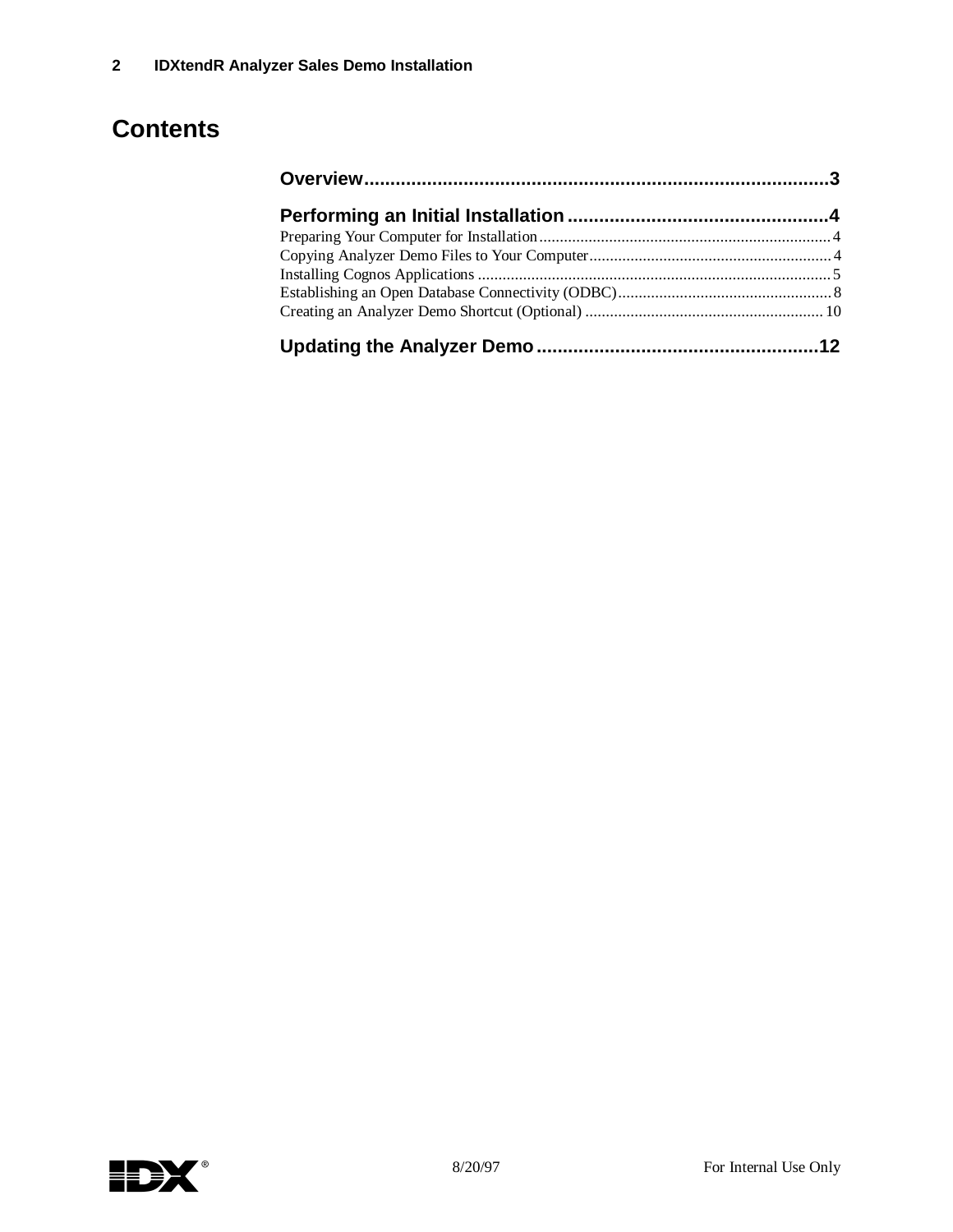## **Overview**

The procedures for setting up the IDXtend*R* sales demo depend on whether the setup is an initial installation or an update for a previously installed Analyzer demo. If you have never installed the Analyzer demo you must perform the initial installation, which includes the following tasks:

- preparing your computer for an initial installation
- copying Analyzer demo files to your computer
- installing Cognos applications
- establishing an open database connectivity (ODBC)
- creating an Analyzer demo shortcut (optional)

If you have previously installed the Analyzer demo you can perform an update, which involves only copying the updated Analyzer demo files to your computer.

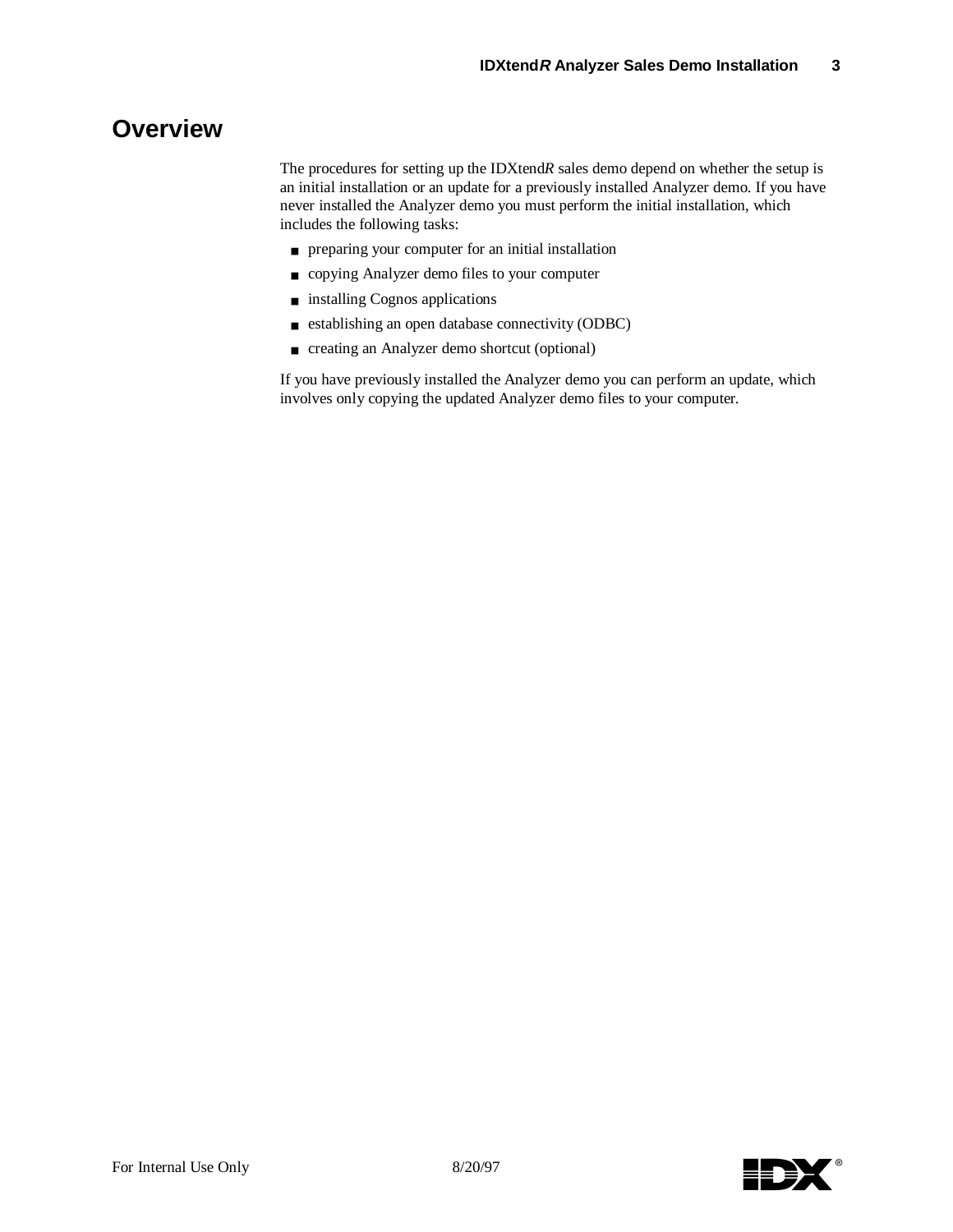## **Performing an Initial Installation**

If you have never installed the Analyzer demo, or if you have problems with a previously installed Analyzer demo, you must perform an initial installation. To perform this installation, follow the procedures in this section.

### **Preparing Your Computer for Installation**

To prepare your computer for the Analyzer demo installation, you must map a network drive to the Analyzer demo files and create a folder on your computer to store copies of these files.

- <sup>³</sup> **To prepare your computer for installation**
	- 1. Open Windows Explorer, and click the Map Network Drive button  $(\star)$ .
	- 2. When the Map Network Drive window opens, type **\\Pine\Analyzer** in the Path box and select **Reconnect at logon**, as shown in the following example (the Drive box should reflect the next drive designation available on your computer):

|        | <b>Map Network Drive</b> | -?     |
|--------|--------------------------|--------|
| Drive: | ⊒J:                      | OΚ     |
| Path:  | WPine\Analyzer           | Cancel |
|        | Reconnect at logon<br>⊽  |        |

- 3. Click **Ok**.
- 4. In Windows Explorer, click **drive C** under **All Folders** so that it is highlighted.
- 5. On the **File** menu, click **New** and then click **Folder**.
- 6. Type **Analyzer Backup** as the new folder name, and press **Enter**.

### **Copying Analyzer Demo Files to Your Computer**

When copying the Analyzer demo files, you should make both working copies and backup copies on your computer. The backup copies will ensure you have an additional demo available on your computer if the working copies should ever become corrupt.

- <sup>³</sup> **To copy the Analyzer demo working and backup files to your computer**
	- 1. Open Windows Explorer, and click the **Analyzer on 'Pine'** mapped drive under **All Folders** so that it is highlighted.
	- 2. Right-click **AnalyzerDemo** under **Contents of Analyzer on 'Pine'**, and then click **Copy** from the popup menu.
	- 3. Click **drive C** under **All Folders** so that it is highlighted.
	- 4. On the **Edit** menu, click **Paste**.

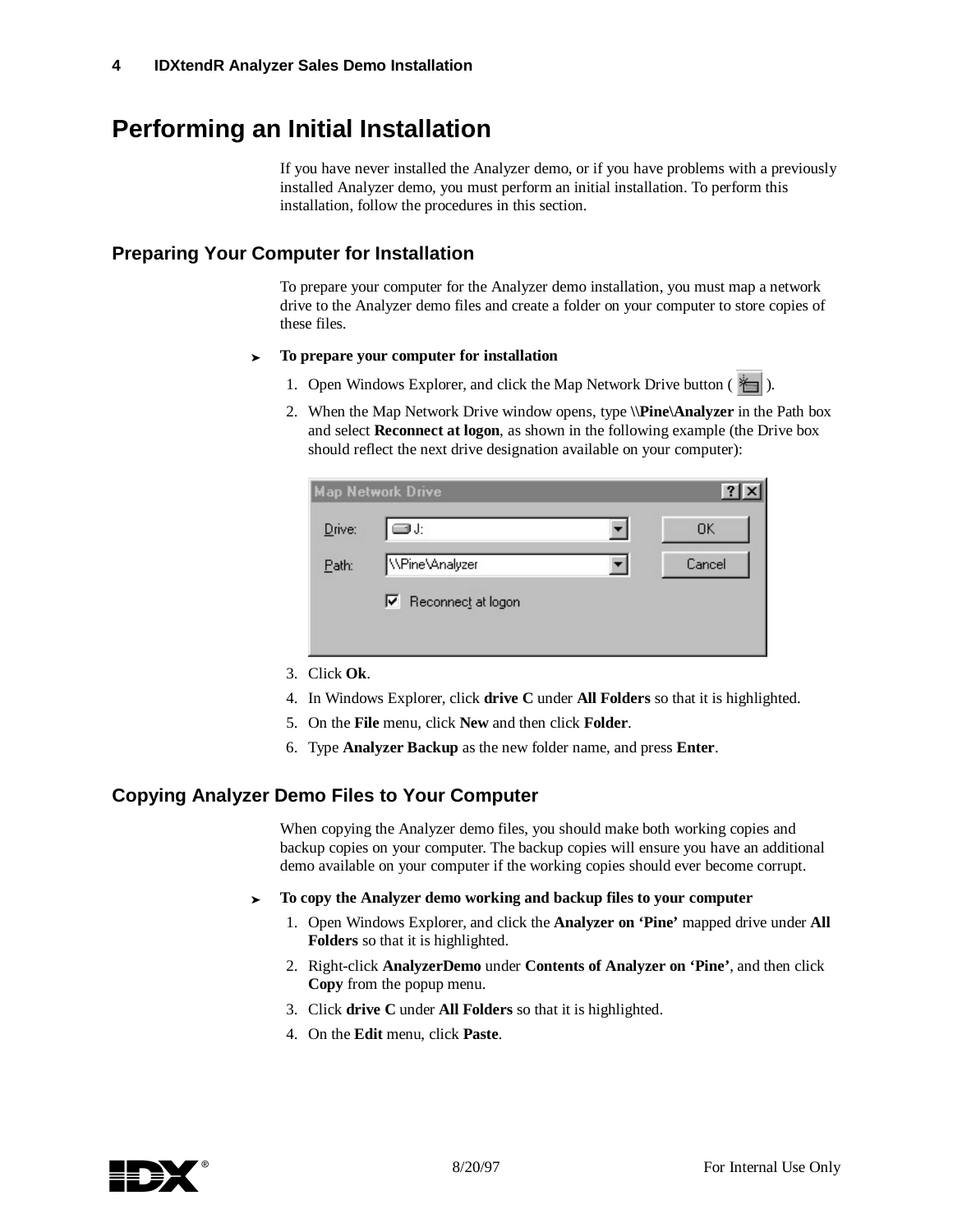- 5. Click **Analyzer Backup** under **All Folders** so that it is highlighted (if a + symbol appears next to drive C, you must first click it to expand the drive and display the folders).
- 6. On the **Edit** menu, click **Paste**.

### **Installing Cognos Applications**

**Note** To install Cognos applications you must run the Cognos setup programs. The location from which you run these setup programs depends upon your office location. Use the following guidelines:

- If you are in Boston, Burlington, or Chicago, use the \\Pine\Analyzer mapped drive you created in "Preparing Your Computer for Installation" on page 3.
- If you are in Atlanta, create a mapped network drive to \\cdserver\public. To create the mapped drive, follow steps 1 through 3 under "Preparing Your Computer for Installation" on page 3, and replace **\\Pine\Analyzer** with **\\cdserver\public**.
- If you are in California, see Mark Welton.

#### **Installing Cognos Impromptu**

#### <sup>³</sup> **To install Cognos Impromptu**

- 1. Open the Impromptu folder (see the previous note for its location).
- 2. Double-click **setup.exe**. The setup application runs the InstallShield wizard and displays the following Welcome window:



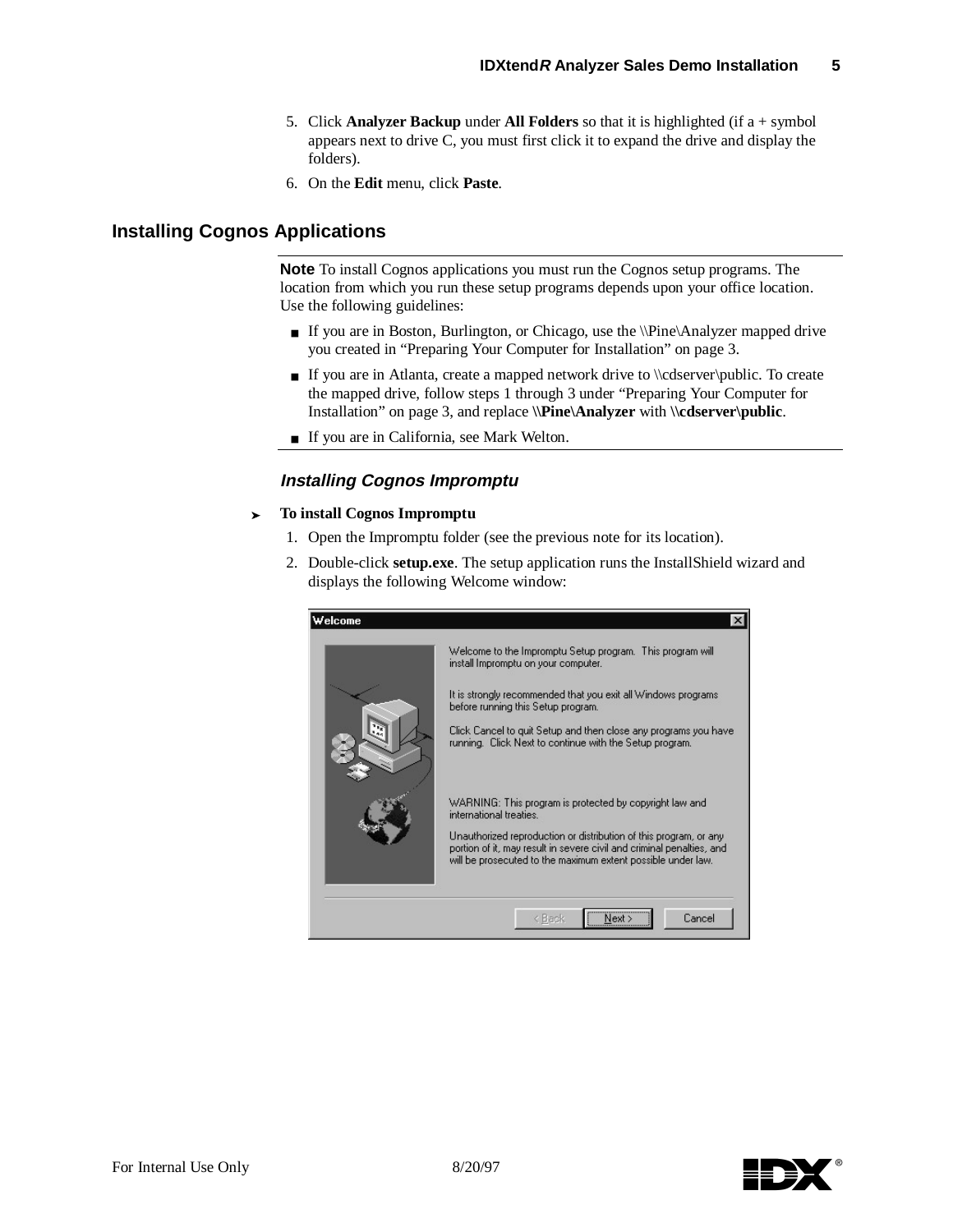3. Click **Next**, and then click **Yes** in the Registration Confirmation window. The setup application displays the following Impromptu Setup Options window:

| Impromptu Setup Options |                            |                                                                                 |                                                                                                                                                                                             | ×                                               |
|-------------------------|----------------------------|---------------------------------------------------------------------------------|---------------------------------------------------------------------------------------------------------------------------------------------------------------------------------------------|-------------------------------------------------|
|                         | What would you like to do? | Typical Installation<br>Custom Installation<br><b>Enterprise Administration</b> | Installs the most common Impromptu<br>components on your computer.<br>installation on your computer.<br>Enables you to administer the deployment of<br>Impromptu throughout the enterprise. | Enables you to select individual components for |
|                         |                            | < Back                                                                          | Next >                                                                                                                                                                                      | Cancel                                          |

4. Click **Typical Installation**. The setup application prompts you to install Adobe Acrobat Reader. If you have the latest version of Acrobat Reader installed on your computer, click **No** at this prompt.

**Note** If you click **Yes** to install Acrobat Reader, you might end up installing an old version of the application. You can install the latest version of Acrobat Reader from the Acrobat Library in Lotus Notes.

5. Follow the on-screen instructions, accepting all default settings.

### **Installing Cognos PowerPlay**

- <sup>³</sup> **To install Cognos PowerPlay**
	- 1. Open the PowerPlay folder (see the note on page 5 for its location).
	- 2. Double-click the **Win95\_nt** folder.

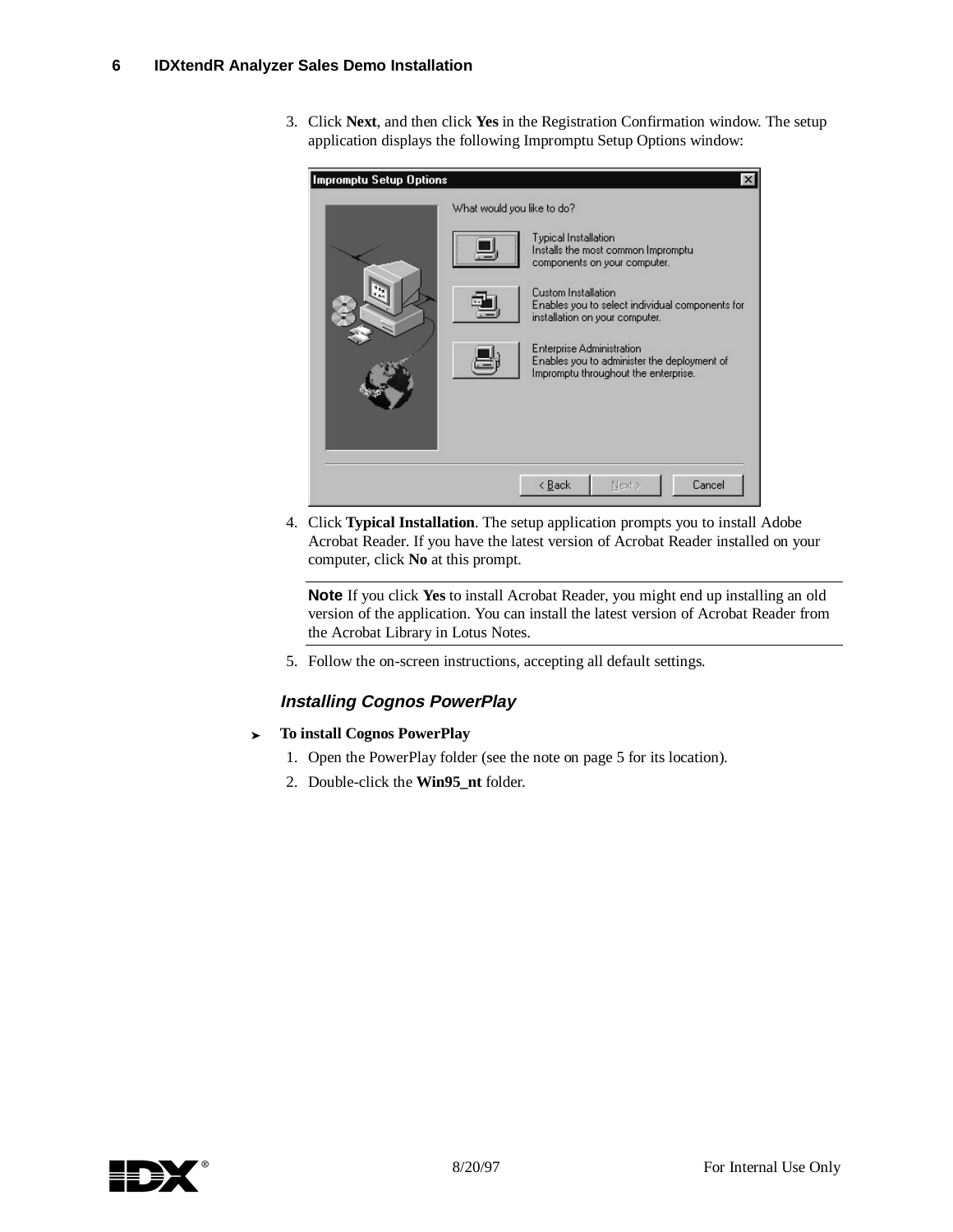3. Double-click **setup.exe**. The setup application runs the InstallShield wizard and displays the following Welcome window:



4. Click **Next**, and then click **Yes** in the Registration Confirmation window. The setup application displays the following PowerPlay Setup Options window:

| <b>PowerPlay Setup Options</b> |                            |                                  |                                                                                     | $\times$                                        |
|--------------------------------|----------------------------|----------------------------------|-------------------------------------------------------------------------------------|-------------------------------------------------|
|                                | What would you like to do? |                                  |                                                                                     |                                                 |
|                                |                            | Typical Installation             | Installs the most common PowerPlay<br>components on your computer.                  |                                                 |
|                                |                            | Custom Installation              | installation on your computer.                                                      | Enables you to select individual components for |
|                                |                            | <b>Enterprise Administration</b> | Enables you to administer the deployment of<br>PowerPlay throughout the enterprise. |                                                 |
|                                |                            |                                  |                                                                                     |                                                 |
|                                |                            |                                  |                                                                                     |                                                 |
|                                |                            | < Back                           | Next >                                                                              | Cancel                                          |

5. Click **Typical Installation**. The setup application prompts you to install Adobe Acrobat Reader. If you have the latest version of Acrobat Reader installed on your computer, click **No** at this prompt.

**Note** If you click **Yes** to install Acrobat Reader, you might end up installing an old version of the application. You can install the latest version of Acrobat Reader from the Acrobat Library in Lotus Notes.

6. Follow the on-screen instructions, accepting all default settings.

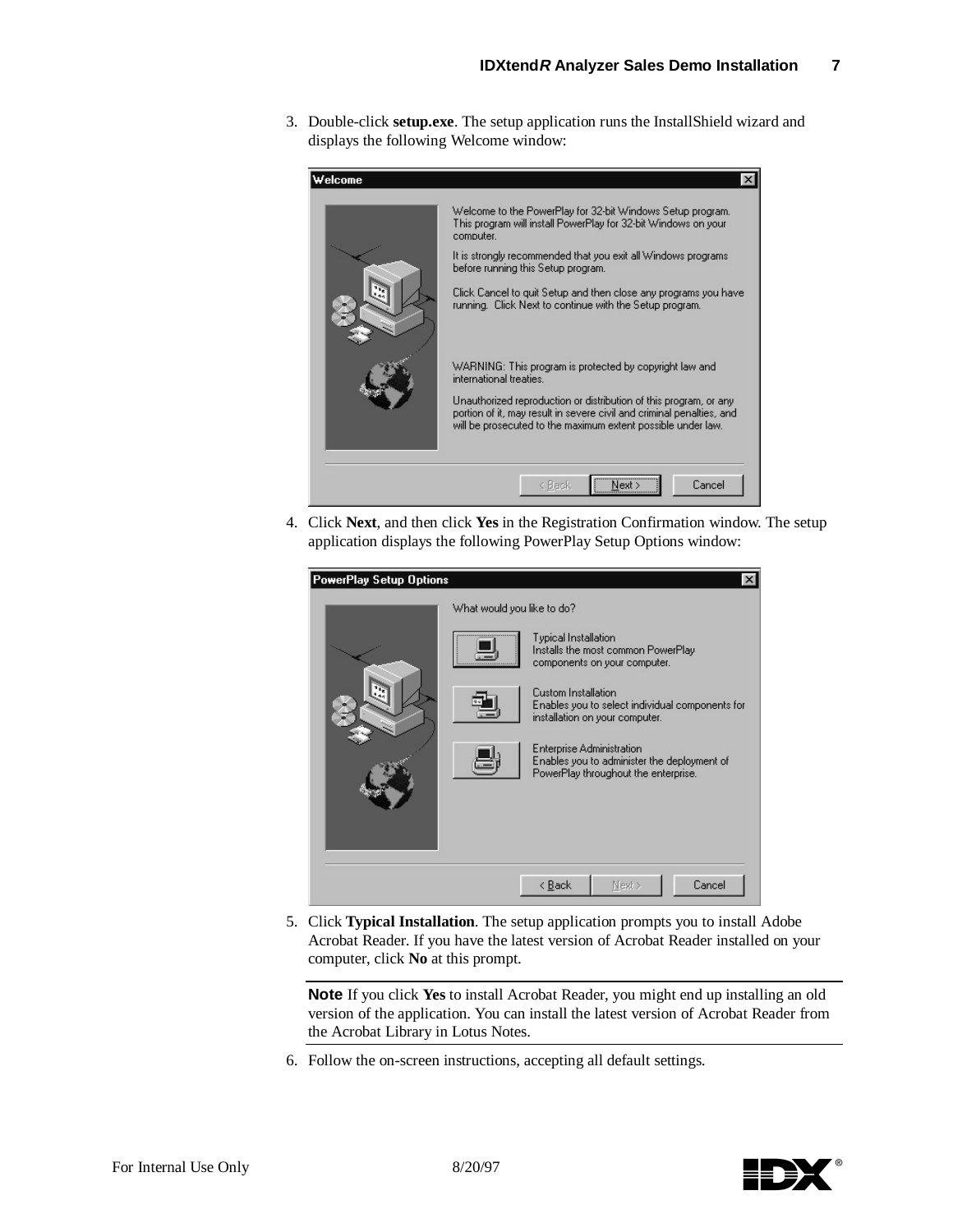## **Establishing an Open Database Connectivity (ODBC)**

- <sup>³</sup> **To establish an ODBC**
	- 1. Click **Start**, **Settings**, and then **Control Panel**.
	- 2. In the Control Panel window, double-click **32bit ODBC**. An ODBC Data Source Administrator window similar to the following one opens:

| Name                                            | Driver                                                              | Add       |
|-------------------------------------------------|---------------------------------------------------------------------|-----------|
| dBASE Files<br>Demo                             | Microsoft dBase Driver [*.dbf]<br><b>SQL Server</b>                 | Remove    |
| <b>Fxcel Files</b>                              | Microsoft Excel Driver [*.xls]                                      | Configure |
| <b>FoxPro Files</b>                             | Microsoft FoxPro Driver (*.dbf)                                     |           |
| kml test                                        | <b>SQL Server</b>                                                   |           |
| MS Access 7.0 Database<br>MS Access 97 Database | Microsoft Access Driver [*.mdb]<br>Microsoft Access Driver [*.mdb]  |           |
| Paradox Files                                   | Microsoft Paradox Driver [*.db ]                                    |           |
| <b>Text Files</b>                               | Microsoft Text Driver [*.txt; *.csv]                                |           |
|                                                 |                                                                     |           |
|                                                 |                                                                     |           |
|                                                 | An ODBC User data source stores information about how to connect to |           |

- 3. Click **User DSN** if it is not already selected.
- 4. Click **Add**. A Create New Data Source window similar to the following one opens:

| Name                                 | Version     | Compa                 |
|--------------------------------------|-------------|-----------------------|
| Microsoft Access Driver [*.mdb]      | 3.50.360200 | Microso               |
| Microsoft dBase Driver [".dbf]       | 3.50.360200 | Microsc               |
| Microsoft Excel Driver [*.xls]       | 3.50.360200 | Microso               |
| Microsoft FoxPro Driver [*.dbf]      | 3.50.360200 | Microsc               |
| Microsoft Paradox Driver (*.db )     | 3.50.360200 | Microsc               |
| Microsoft Text Driver [".txt; ".csv] | 3.50.360200 | Microsc               |
| <b>SQL Server</b>                    | 2.65.0240   | Microso               |
|                                      |             | $\blacktriangleright$ |
|                                      |             |                       |

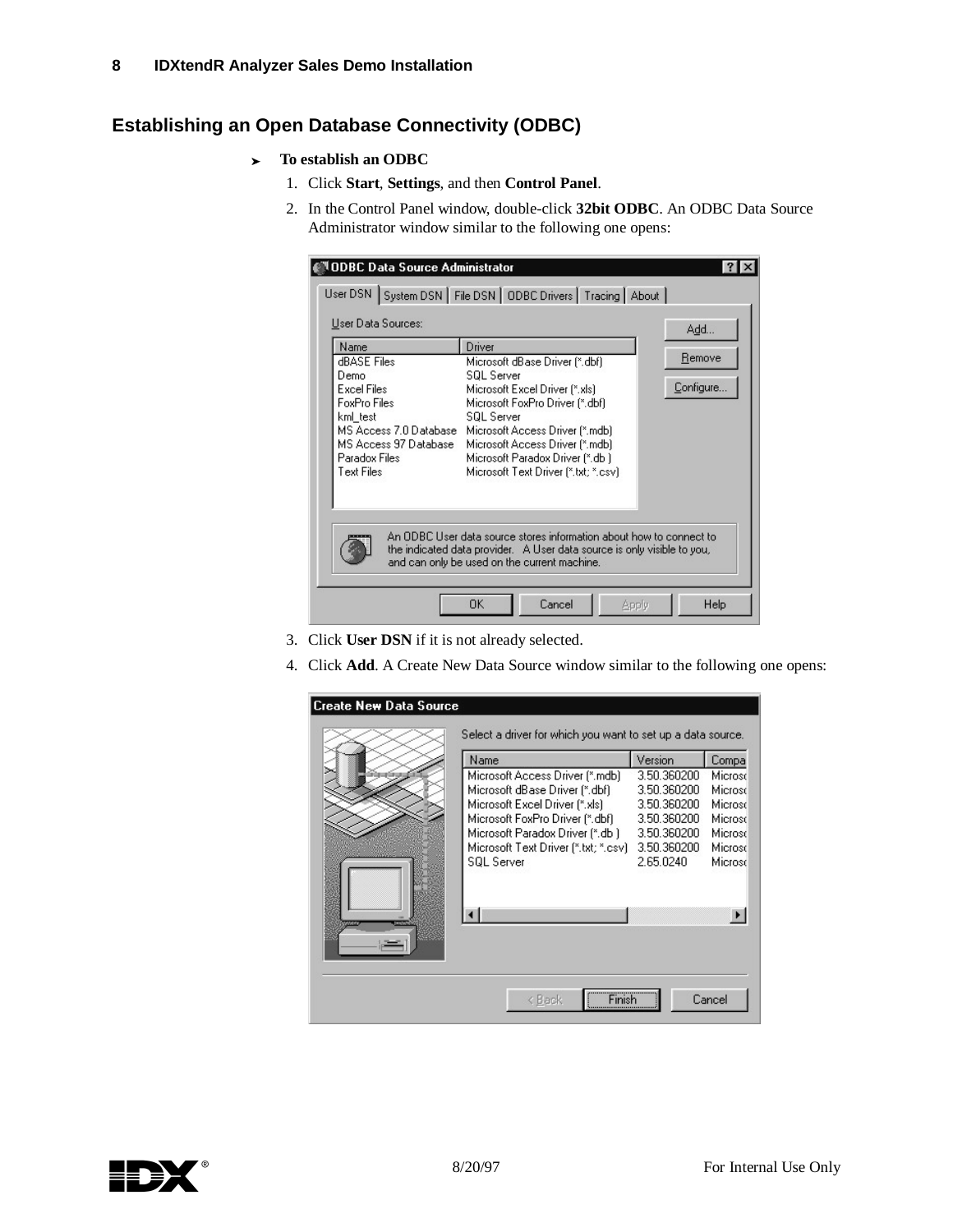5. Click **Microsoft Access Driver (\*.mdb)** to highlight it, and then click **Finish**. An ODBC Microsoft Access Setup window similar to the following one opens:

| Data Source Name:                     | OK.       |
|---------------------------------------|-----------|
| Description:<br>Database              | Cancel    |
| Database:                             | Help      |
| Repair<br>Select<br>Create<br>Compact | Advanced  |
| System Database                       |           |
| C None                                |           |
| Database:<br>C.                       |           |
| System Database                       | Options>> |

- 6. Click **Select**.
- 7. In the Select Database window, browse to the **c:\AnalyzerDemo** folder and click **Respiratory.mdb** so that it appears in the Database Name box, as shown in the following example:

| Select Database                                     |                                                       |                                                                                 |
|-----------------------------------------------------|-------------------------------------------------------|---------------------------------------------------------------------------------|
| Database Name<br>Respiratory.mdb<br>Respiratory.mdb | Directories:<br>c:\AnalyzerDemo<br>c۸<br>AnalyzerDemo | <br>,,,,,,,,,,,,,,,,,,,,,,,,,,,,,,,<br>Cancel<br>Help<br>Read Only<br>Exclusive |
| List Files of Type:<br>Access Databases [*.mi ▼     | Drives:<br>c: head honcho                             | Network                                                                         |

**Note** If Analyzer.mdb does not appear in the c:\AnalyzerDemo folder, click **Access Databases (\*.mdb)** in the List Files of Type box.

8. Click **OK**.

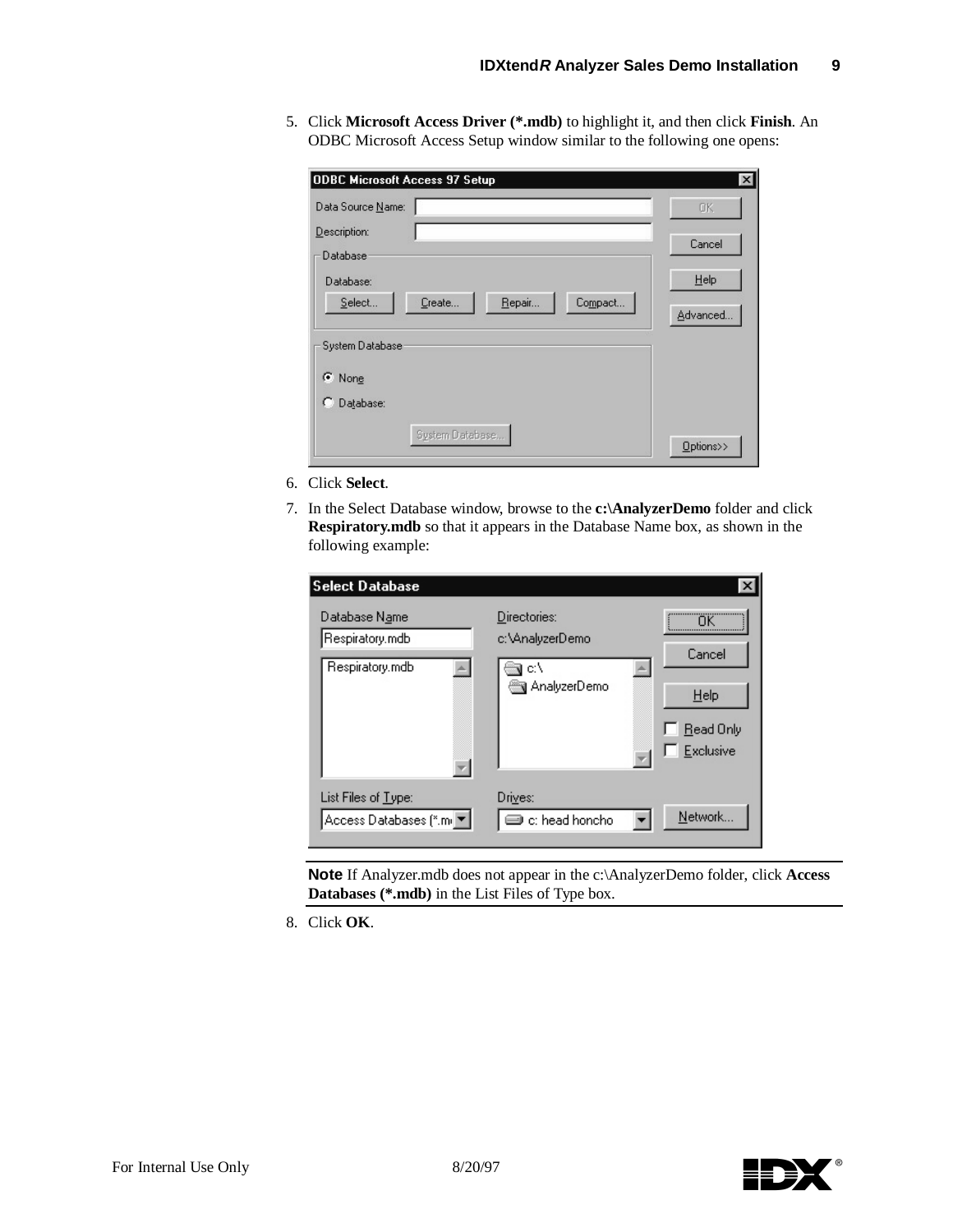9. Type **Respiratory** in the Data Source Name box, as shown in the following example:

| <b>ODBC Microsoft Access 97 Setup</b>     |                   | $\times$                     |
|-------------------------------------------|-------------------|------------------------------|
| Respiratory<br>Data Source Name:          |                   | $\overline{\mathsf{OK}}$<br> |
| Description:                              |                   |                              |
| Database <sup>®</sup>                     |                   | Cancel                       |
| Database: C:\AnalyzerDemo\Respiratory.mdb |                   | $He$ lp                      |
| Select<br>Create                          | Compact<br>Repair | Advanced                     |
| System Database                           |                   |                              |
| ⊙ None                                    |                   |                              |
| Database:<br>Ю                            |                   |                              |
| System Database                           |                   | Options>>                    |

10. Click **OK**, and then click **OK** again.

## **Creating an Analyzer Demo Shortcut (Optional)**

To make running the Analyzer demo easy, you may want to create a shortcut on the Windows desktop.

- <sup>³</sup> **To create an Analyzer demo shortcut**
	- 1. Right-click on the Windows desktop.
	- 2. Click **New** and then **Shortcut** from the popup menu.
	- 3. Type **c:\AnalyzerDemo\Analyzer.pbb** in the Command line box, as shown in the following example:

| <b>Create Shortcut</b>                                                                                                                                                                                                                                    |                                                                                                                                                                                         |
|-----------------------------------------------------------------------------------------------------------------------------------------------------------------------------------------------------------------------------------------------------------|-----------------------------------------------------------------------------------------------------------------------------------------------------------------------------------------|
| 计加固地<br><b>BECOME SHOW</b><br><b>El destinational</b><br><b>B</b> Account system<br><b>Di Mary</b><br>CI sloctoc:<br>D MANUSCONS I<br><b>Nocrato</b><br>horuseus sol<br>dànau<br>ыd<br>æп<br><b>But:</b><br><b>Gas Space</b><br><b>NU</b><br><b>Hamma</b> | Type the location and name of the item you want to create<br>a shortcut to. Or, search for the item by clicking Browse.<br>Command line:<br>C:\AnalyzerDemo\Analyzer.pbb<br><br>Browse. |
|                                                                                                                                                                                                                                                           | Cancel<br>$N$ ext ><br>< Back                                                                                                                                                           |

4. Click **Next**.

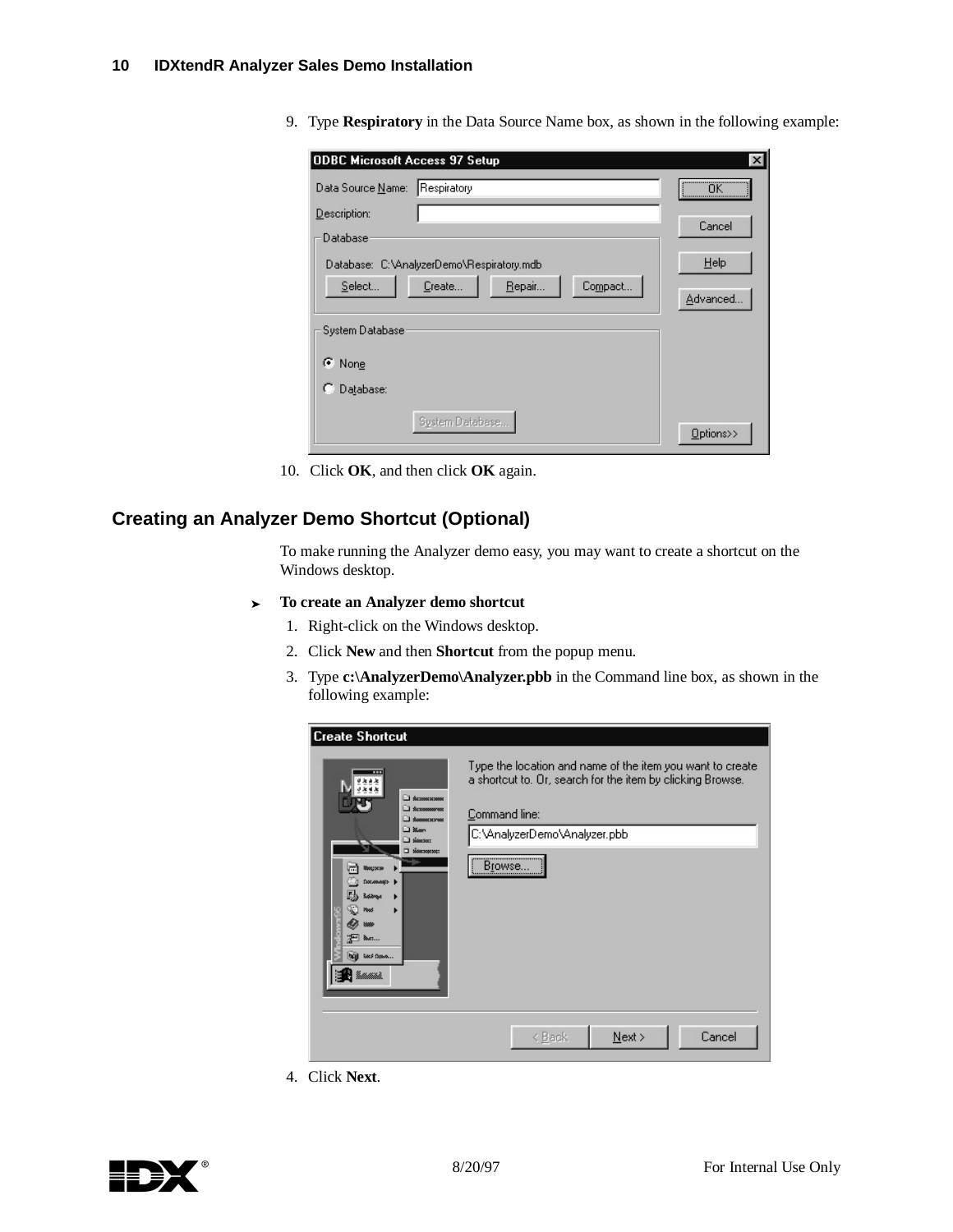5. Type **Analyzer Demo** (or any other appropriate name for the demo) in the Select a name for the shortcut box, as shown in the following example:

| Select a Title for the Program<br>ш<br>日本商店<br>9.84.8<br>В Асхоммоном<br>Accompany of<br><b>B</b> Account stress<br>Li Man                                                                        | Select a name for the shortcut:<br>Analyzer Demo |
|---------------------------------------------------------------------------------------------------------------------------------------------------------------------------------------------------|--------------------------------------------------|
| Subscript L<br>□ имогранить □<br>win .<br><b><i><u>Nouvro</u></i></b><br>т<br>$\ddot{\phantom{1}}$<br>choronous<br><b>Boldwar</b><br>Ned<br><b>E</b> M.<br><b>Will best Down</b><br><b>R</b> Lame |                                                  |
|                                                                                                                                                                                                   | Finish<br>$\leq$ $\underline{B}$ ack<br>Cancel   |

6. Click **Finish**.